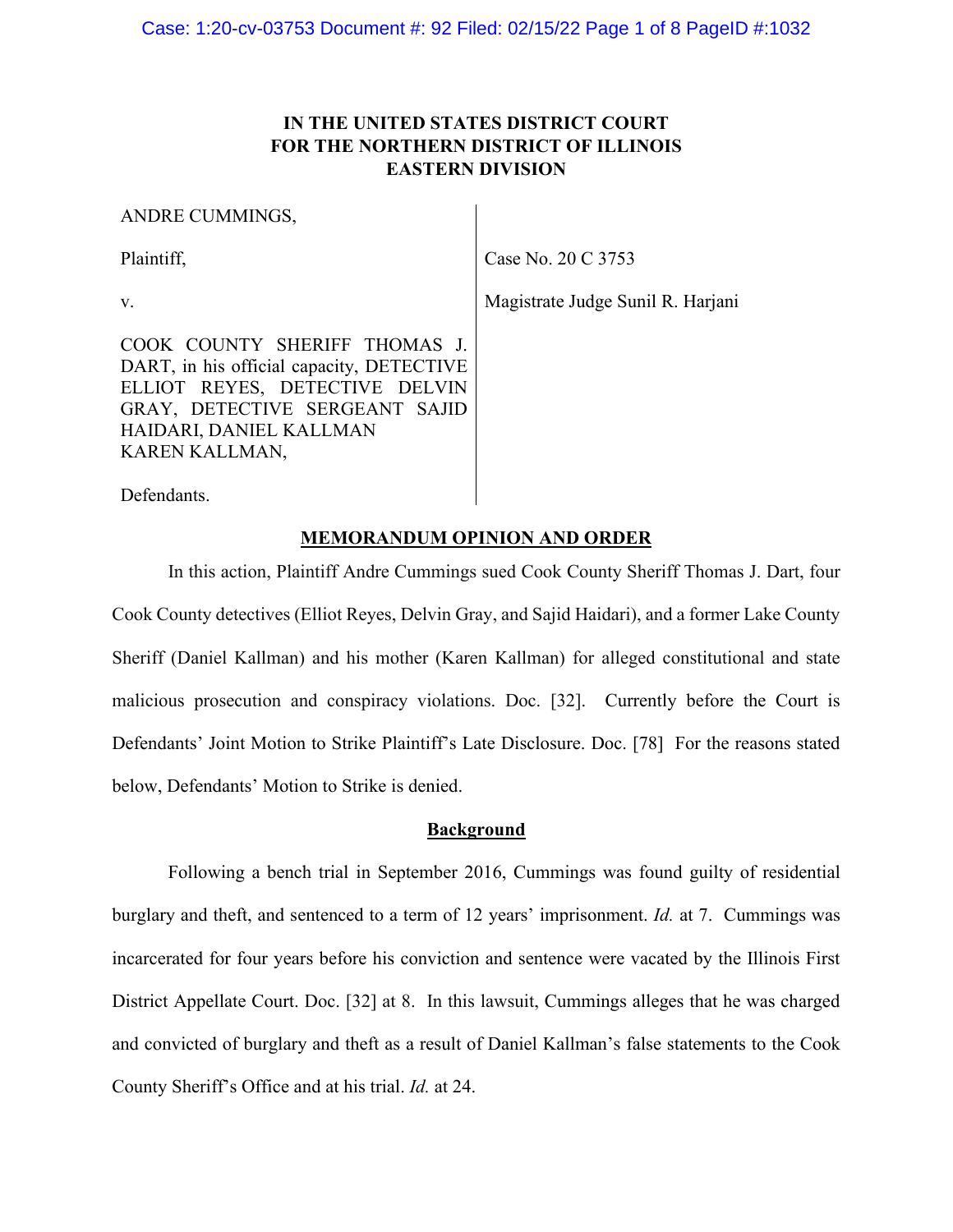#### Case: 1:20-cv-03753 Document #: 92 Filed: 02/15/22 Page 2 of 8 PageID #:1033

The facts relevant to the instant motion are as follows. In March 2016, the Chicago Police Department informed Daniel Kallman that his firearm was used in a police shooting. *Id.* at 20. That same month, Daniel Kallman called the Cook County Sheriff's Police Department and reported that his firearm was stolen from his former residence. *Id.* at 20. During the subsequent police investigations, Daniel Kallman and Karen Kallman identified Cummings as an individual who had access to the residence and who allegedly stole the firearm in question. *Id.* at19-26.

Fact discovery in this case closed on December 3, 2021. *See* Doc. [63]. On November 15, 2021, this Court extended the close of fact discovery until December 31, 2021 for the sole purpose of completing three remaining depositions, including the deposition of Daniel Kallman. *See* Doc. [63]. During Kallman's deposition, on December 29, 2021, he provided the name of a friend, Brenden J. Halfpap, who may have had access to the residence and the firearm in question during the relevant time period. Doc. [78] at 2. During the deposition, Plaintiff's counsel conducted a search of public records and located Halfpap's criminal record, which revealed a criminal conviction for burglary. *Id*. The following day, Plaintiff provided a Rule 26(a)(1) supplemental disclosure, identified Halfpap, and produced a copy of Mr. Halfpap's criminal record to Defendants. *Id.* In the current proceeding, Defendants argue that Plaintiff's supplemental disclosure was untimely and should be stricken.

#### **Discussion**

Rule 26 of the Federal Rules of Civil Procedure requires a party to provide other parties with "the name and, if known, the address and telephone number of each individual likely to have discoverable information that the disclosing party may use to support its claims or defenses . . . identifying the subjects of the information." Fed. R. Civ. P. 26(a)(1)(A). Rule 26 also requires a party to supplement or amend its disclosures and discovery responses if it learns that the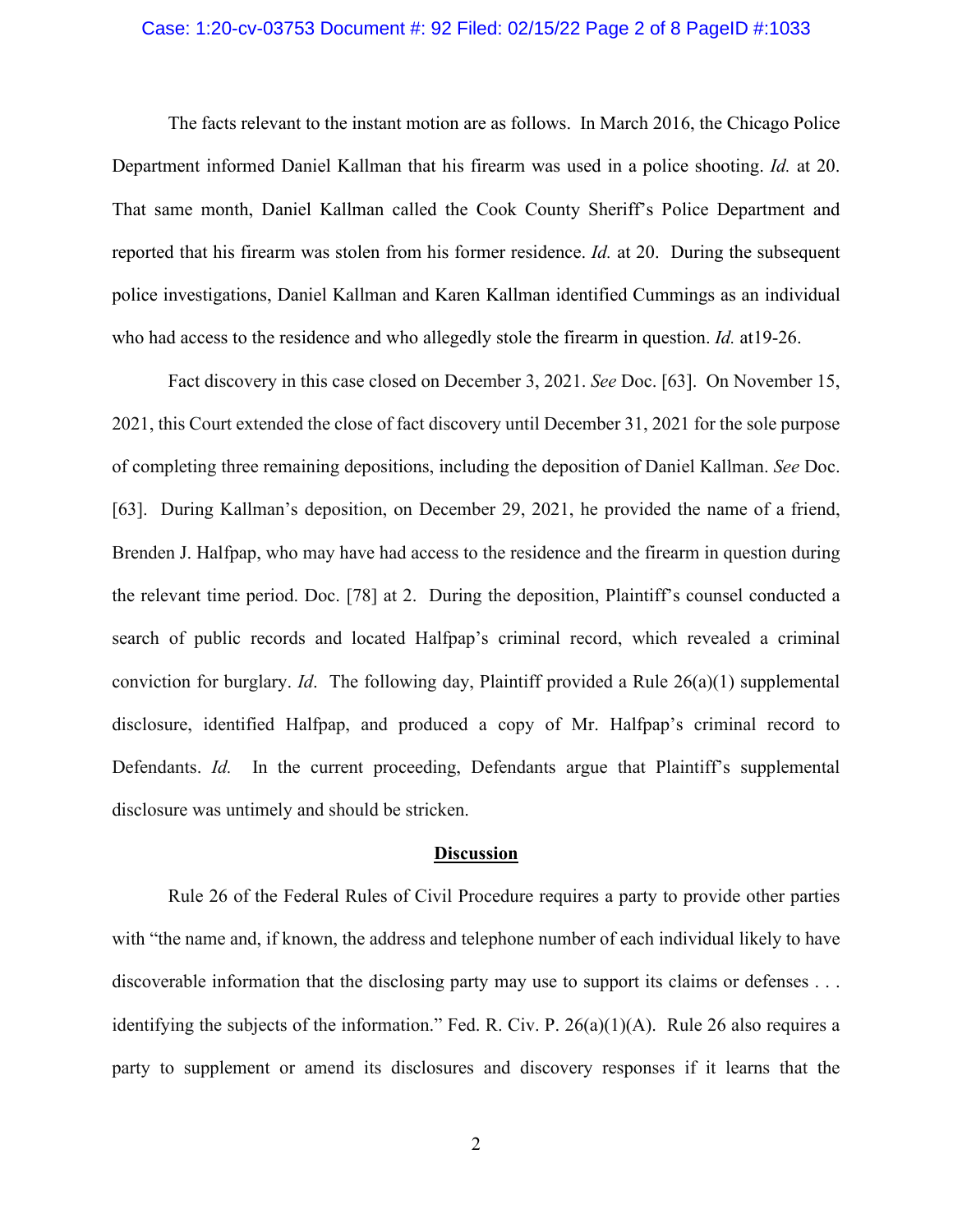#### Case: 1:20-cv-03753 Document #: 92 Filed: 02/15/22 Page 3 of 8 PageID #:1034

information disclosed, or the response is "incomplete or incorrect and if the additional corrective information has not otherwise been made known to the other parties during the discovery process or in writing." Fed. R. Civ. P. 26(e)(1). To ensure compliance with these discovery requirements, Rule 37 provides that "[a] party that without substantial justification fails to disclose information required by Rule  $26(a)$  or  $26(e)(1)$ ... is not, unless such failure is harmless, permitted to use as evidence at a trial . . . any witness or information not so disclosed." Fed. R. Civ. P. 37(c)(1); *see also David v. Caterpillar, Inc.,* 324 F.3d 851, 856–57 (7th Cir. 2003). The issue here is whether Plaintiff failed to timely comply with its Rule 26 obligation to supplement or amend its disclosures. *See* Fed. R. Civ. P. 26(e)(1).

Supplementing discovery responses is an important component of the discovery process. It ensures that all information within a party's possession, custody, or control is disclosed throughout the discovery process, and not simply when requested by the opposing party. A party, upon learning information that is responsive to a discovery obligation, must timely submit a disclosure in furthering the ultimate goal of ensuring a trial on the merits of the case. Significantly, the duty to supplement does not cease to exist because information is learned at the end of discovery. However, a party cannot also hold back information and supplement at the end of discovery such that it would cause prejudice to the opposing party. As the Seventh Circuit has stated: "Parties who do not attend diligently to their obligation to supplement initial disclosures proceed at their own peril. Banking on principles of harmless error to excuse negligence is risky business." *Morris v BNSF Railway Co.*, 969 F.3d 753, 766 (7th Cir. 2020).

Defendants argue that Plaintiff's disclosure was untimely because Halfpap was identified twenty-seven days after the close of discovery. Doc. [78] at 4. They claim that if Plaintiff had not rescheduled Daniel Kallman's deposition twice, Plaintiff would have learned about Halfpap sooner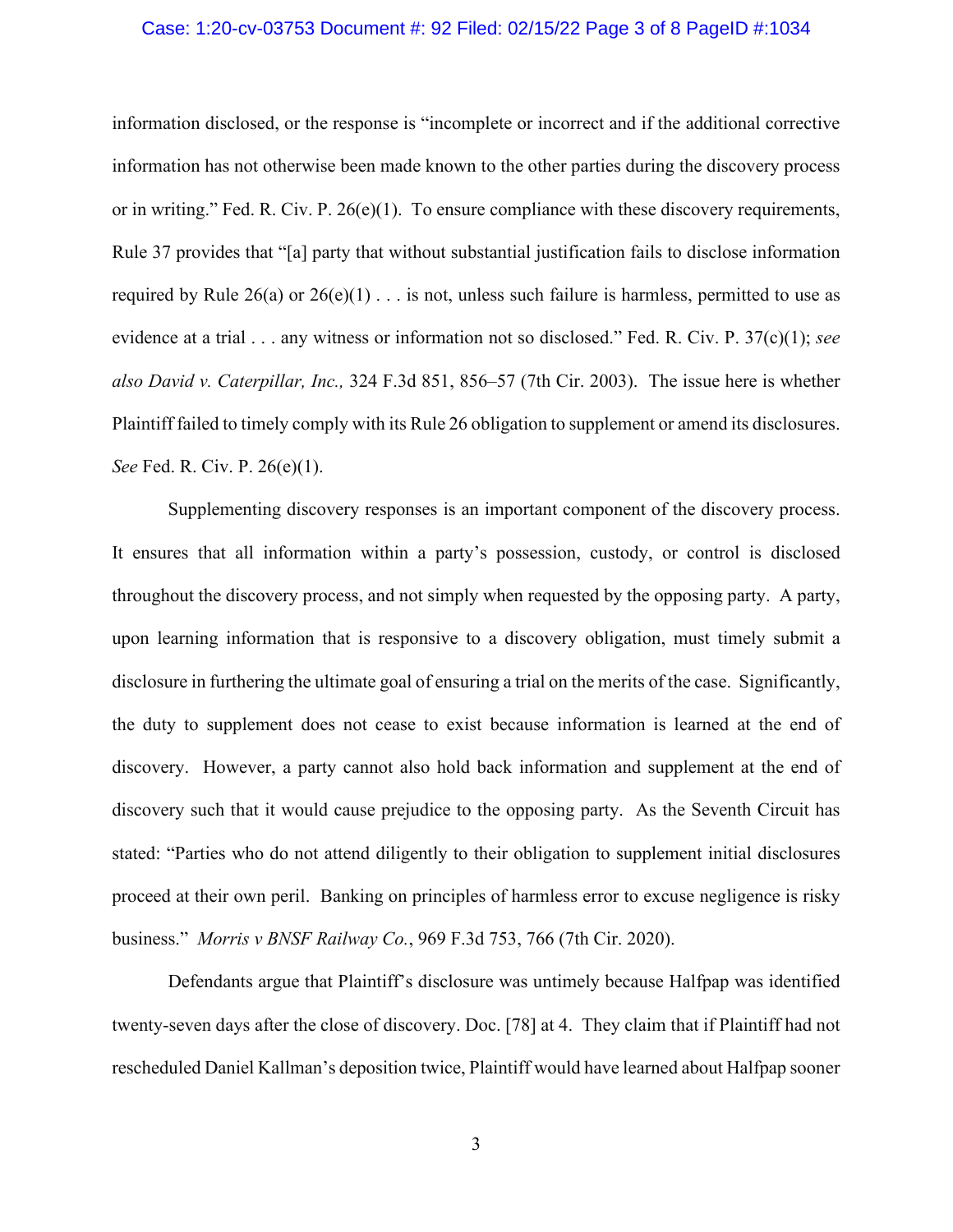#### Case: 1:20-cv-03753 Document #: 92 Filed: 02/15/22 Page 4 of 8 PageID #:1035

and would have timely disclosed him. Doc. [78] at 4-5. To begin, there is no evidence that Plaintiff rescheduled Kallman's deposition to cause delay or acted in bad faith. In fact, on one occasion the deposition was rescheduled to accommodate Defendants' counsel. Doc. [81] at 8. Taking it further, Defendants' argument is without merit because "the obligation to supplement disclosures and discovery responses applies whenever a party *learns* that its prior disclosures or responses are in some material respect incomplete or incorrect." Fed. R. Civ. P. 26(e), Advisory Committee's Note to 1993 Amendment (emphasis added). Here, Halfpap's identity was made known to Plaintiff for the first time during Kallman's deposition, and he produced supplemental disclosures by email to Defendants the very next day. Plaintiff did not know about Halfpap prior to that date, and thus there was nothing to supplement under Rule  $26(e)$  prior to the deposition. Thus, the disclosure was not untimely.

The Court recognizes that Defendant Kallman testified that he was speculating during the deposition about who else had access to his bedroom during the deposition, at the urging of Plaintiff's counsel. Doc.[90] at 122-127. To sum it up, Plaintiff's counsel was seeking "[p]eople that you think you would call because you would want them to help you move." Doc. [90] at 128. The deposition transcript demonstrates that Defendant Kallman testified that he does not actually recall whether Halfpap had helped him move such that he would have access to his bedroom and the firearm. Thus, the Court finds no fault with Defendant Kallman in not providing Halfap's identity in any prior discovery response. Nevertheless, whether Halfpap is an individual who really has discoverable information under Rule  $26(a)(1)$  is a question that is not at issue here. The Court acknowledges that Plaintiff's counsel believed that Defendant Kallman was not being forthcoming during his deposition, and thus he sought to find additional ways to obtain information from him. Once *Plaintiff* believed that Halfpap was likely to have discoverable information, *i.e.*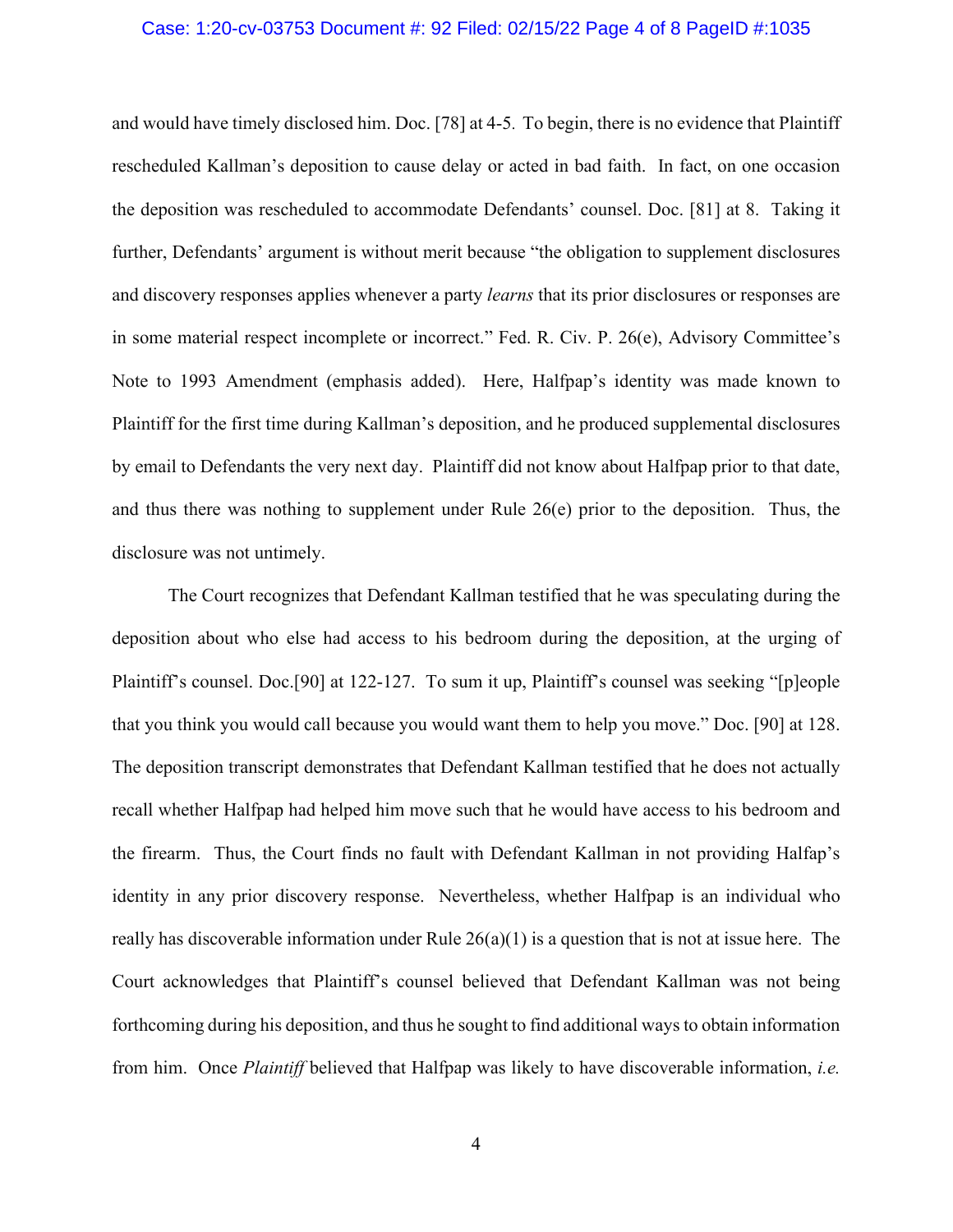#### Case: 1:20-cv-03753 Document #: 92 Filed: 02/15/22 Page 5 of 8 PageID #:1036

as a potential culprit with access to the firearm and a prior burglary conviction, he disclosed it to Defendants. The Court finds no fault with that procedure.

Neither party has raised this issue, but the Court notes that Plaintiff was not required to issue a supplemental disclosure when he learned of Halfpap because it occurred during a deposition where all parties were present. *See* Fed. R. Civ. P. 26(e) Advisory Committee's Note to 1993 amendment ("There is, however, no obligation to provide supplemental or corrective information that has been otherwise made known to the parties in writing or during the discovery process, as when a witness not previously disclosed is identified during the taking of a deposition[.]"); *Buffone v. Rosebud Restaurants, Inc.,* No. 05 CV 5551, 2006 WL 2425327, at \*3 (N.D. Ill. Aug. 21, 2006) ("This court has repeatedly held that parties need not supplement Rule  $26(a)(1)$  disclosure of a witness, if the witness is identified during deposition."). But the Court understands that counsel may seek to issue a Rule  $26(e)$  supplemental disclosure out of abundance of caution to avoid later litigation over the obligation to disclose and the potential that the witness may be stricken. *See* Fed. R. Civ. P. 37(c)(1).

In sum, Plaintiff's swift disclosure cannot be a failure to supplement since Halfpap and his records were not in Plaintiff's possession, custody, or control prior to Kallman's deposition. Thus, there is no violation of Rule 26. Nor can there be prejudice to Defendant Kallman as the information was within his control, even if it constituted speculation on his part.

For their part, Defendants Reyes, Gray, Haidari, and Dart ("Cook County detectives") argue that they were prejudiced by Plaintiff's disclosure because they had no notice of Halfpap's existence prior to Defendant Kallman's deposition. Doc. [78] at 4. As stated earlier, Plaintiff did not violate Rule 26, but even if the disclosure was untimely, the prejudice to the other defendants can be easily cured. In determining whether a Rule 26 violation is harmless, a court considers four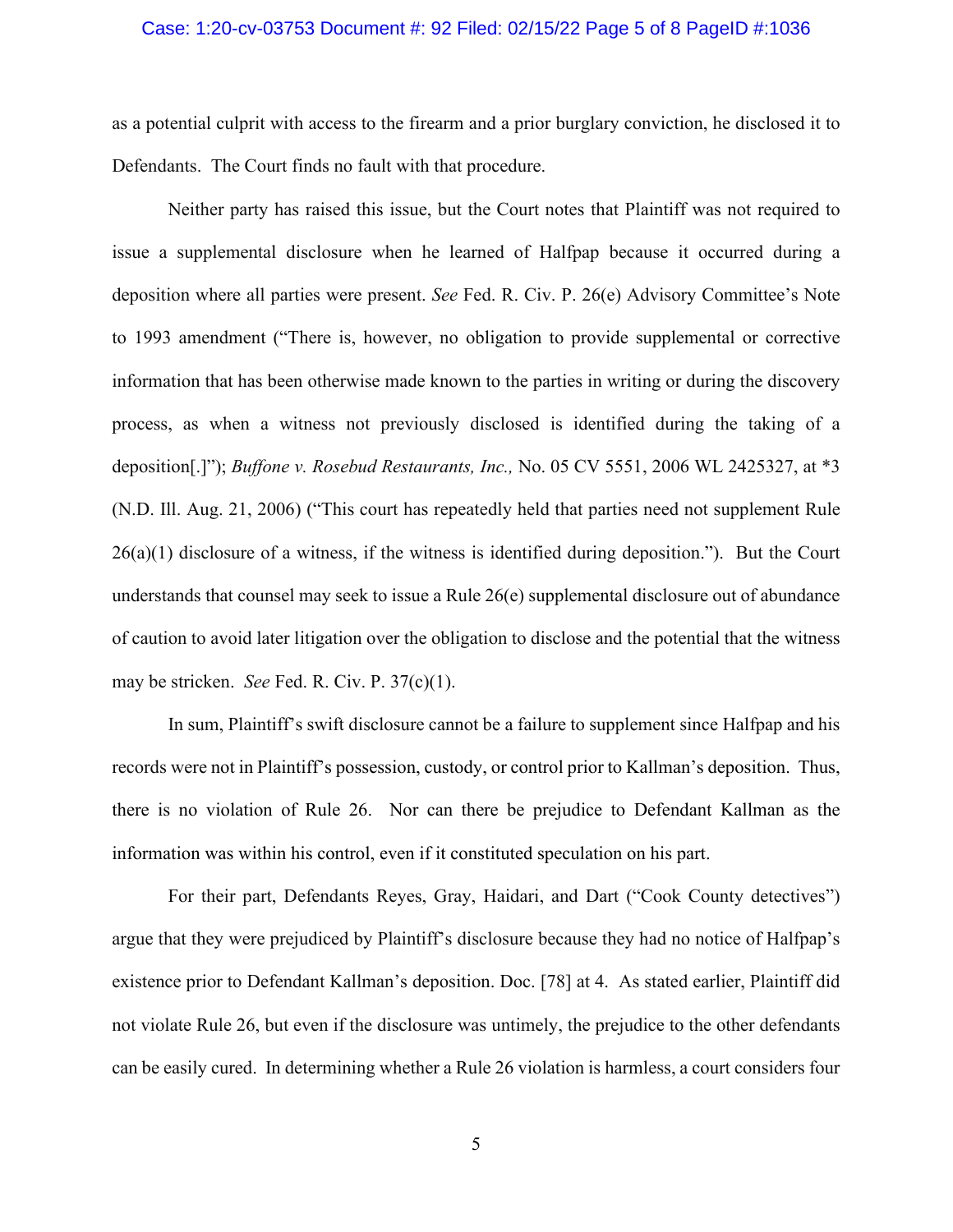#### Case: 1:20-cv-03753 Document #: 92 Filed: 02/15/22 Page 6 of 8 PageID #:1037

factors as laid out by the Seventh Circuit in *David*: (1) the prejudice or surprise to the party against whom the evidence is offered; (2) the ability of the party to cure the prejudice; (3) the likelihood of disruption of the trial and (4) the bad faith or willfulness involved in not disclosing the evidence at an earlier date. *See David,* 324 F.3d at 857; *Tribble v. Evangelides*, 670 F.3d 753, 760 (7th Cir. 2012).

Applying the first *David* factor, the Cook County detectives suffered prejudice because Halfpap was disclosed twenty-seven days after the close of fact discovery, and as such, they were denied the opportunity to take his deposition. *King v. Ford Motor Co.,* 872 F.3d 833, 838 (7th Cir. 2017) ("[T]here is obvious prejudice in failing to disclose . . . a witness during discovery, as that prevented [defendant] from deposing [the witness] and conducting any appropriate follow-up discovery, so the violation was not harmless"); *Jokich v. Rush University Medical Center*, 2020 WL 2098060, at \*4 (N.D. Ill. May 1, 2020) (finding prejudice where plaintiff's late disclosures three days before the close of discovery "effectively prevented [defendant] from taking discovery during the previously-set discovery period on the new witnesses and information provided"); *Johnson v. Statewide Investigative Servs., Inc.,* No. 20 C 1514, 2021 WL 825653, at \*12 (N.D. Ill. Mar. 4, 2021) ("Plaintiff suffered prejudice from receiving the witness names on the last day of fact discovery."). Even though the disclosure was not technically late, it occurred near the final deadline for the remaining depositions and impacted defendants other than Defendant Kallman. Thus, there is prejudice to the Cook County defendants from being deprived of the ability to depose Halpap.

The second and third factors -- ability to cure prejudice and delay in trial -- however, weigh heavily in favor of a limited re-opening of discovery rather than striking the disclosure. No trial has been set in this case, dispositive motions have yet to be filed, and expert discovery is stayed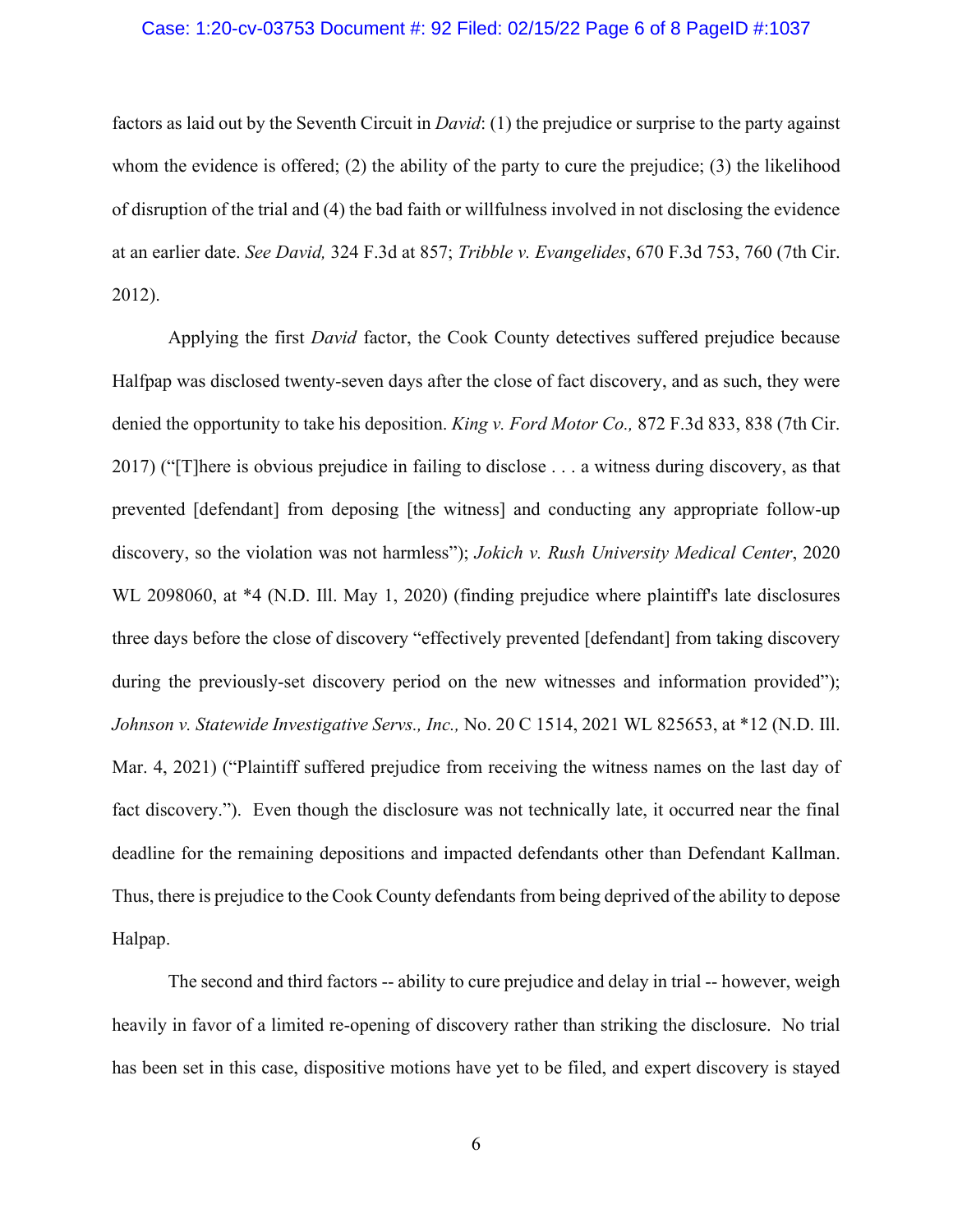#### Case: 1:20-cv-03753 Document #: 92 Filed: 02/15/22 Page 7 of 8 PageID #:1038

pending the current settlement discussions. Furthermore, although none of the parties here seek additional time to depose Halfpap, the Court has the discretion to cure any prejudice to the Cook County detectives by reopening discovery for this limited purpose. *Johnson v. Statewide Investigative Servs., Inc.,* No. 20 C 1514, 2021 WL 825653, at \*13 (N.D. Ill. Mar. 4, 2021) ("The prejudice to [p]laintiff can be easily remedied by affording [p]laintiff the time necessary to depose the newly disclosed witnesses."); *Doe 1 v. City of Chicago*, No. 18-CV-3054, 2019 WL 5290899, at \*9 (N.D. Ill. Oct. 18, 2019) (Because no trial date is in place, and summary judgment briefing has not yet commenced, the Court can reopen discovery[.]"); *Rivera v. United Parcel Serv.,* 325 F.R.D. 542, 547 (S.D.N.Y. 2018) (reopening discovery rather than precluding testimony of witnesses disclosed on the last day of fact discovery where "no summary judgment schedule has been ordered, and no trial date has been set."). Finally, the fourth factor -- bad faith or willfulness -- also weighs against striking the disclosure. Plaintiff disclosed the newly learned information to Defendants the following day after learning about it. Thus, the Court finds no evidence of bad faith. The proper resolution and exercise of discretion here is to permit Defendants to depose Halfpap, if they so desire. The Court certainly understands, however, that Defendants may choose not to given the nature of the testimony that was elicited during the deposition.